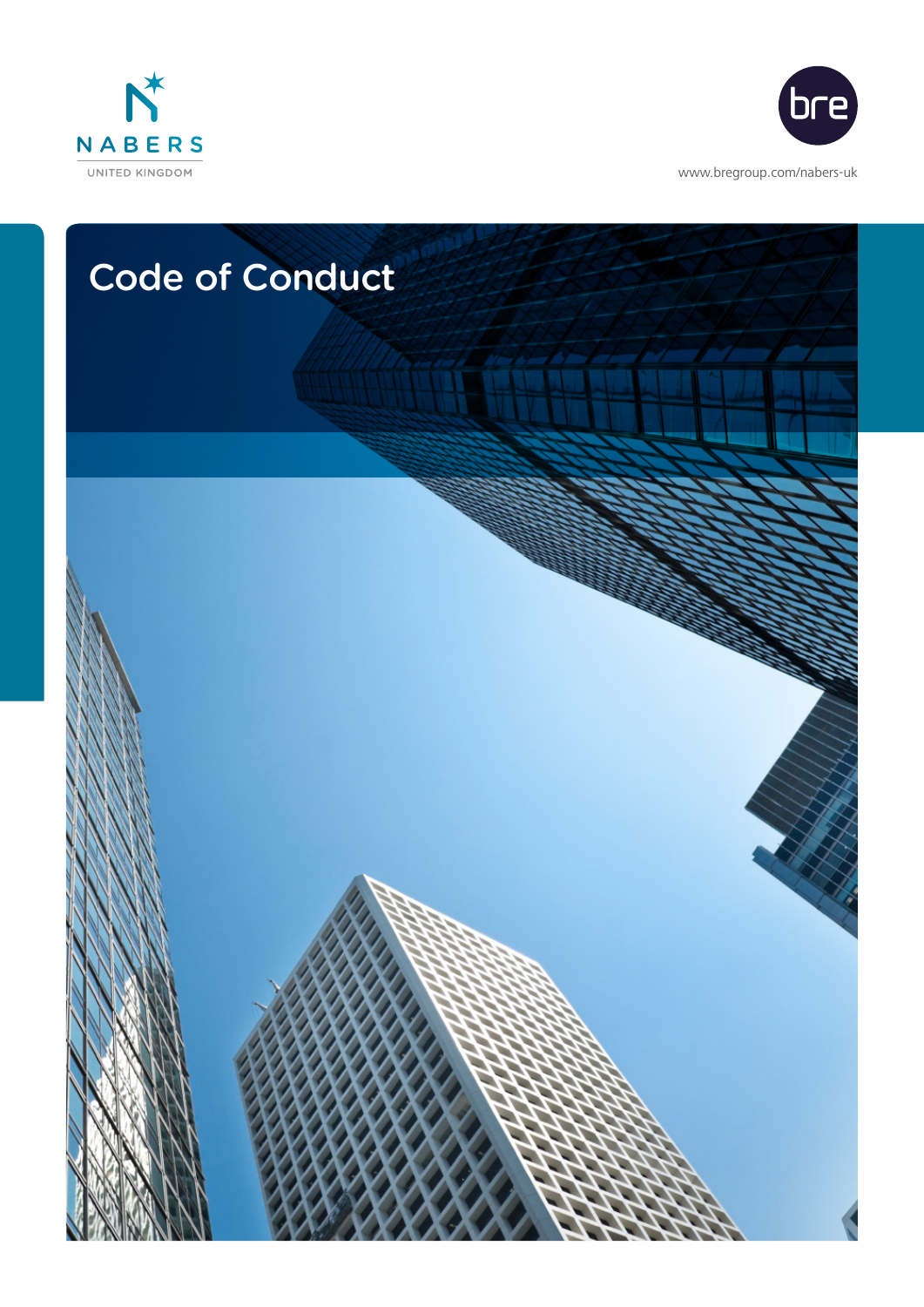

# **NABERS UK Licensed Assessor Code of Practice**

#### **Introduction**

NABERS UK is a performance-based rating system that measures an existing building's environmental performance during operation and is an adaptation of the highly successful rating programme NABERS that operates in Australia. It is designed to enable building owners and managers to benchmark environmental performance and get market recognition for their performance. The more stars, the better the performance.

Licensed Assessors are responsible for providing licensed ratings to existing buildings only using actual performance data. There is no other way for a building to obtain an licensed rating except by using an Licensed Assessor.

Licensed Assessors report to BRE.

## Purpose

This Code of Practice has been developed to assist the Licensed Assessor gain a clear understanding of their responsibilities and obligations. The intention of this Code is to ensure that all Licensed Assessors operating under NABERS UK do so in a manner that is consistent with the standards and procedures that form a part of the NABERS UK scheme.

It is a condition of licensing under the NABERS UK Assessor agreement that Assessors must comply with the Code of Practice. BRE may amend the Code of Practice from time to time by notice in writing to the Licensed Assessor.

Any dispute in respect of this Code of Practice shall be dealt with under the NABERS UK Dispute Resolution Policy.

## Code for Best Practice

The Licensed Assessor shall:

- Exercise due skill, care and diligence in the performance of their duties.
- Act in accordance with the NABERS UK Operations Manual. These policies and procedures are amended periodically and are available.
- Complete licensed ratings in accordance with the NABERS UK Rules for Energy for Offices and NABERS UK Rules for Metering and Consumption, any published NABERS UK Rulings and any technical advice provided by BRE, and submit an application for a licensed rating and certificate on behalf of the customer.
- Complete the required tasks for a customer as soon as it is reasonably practicable.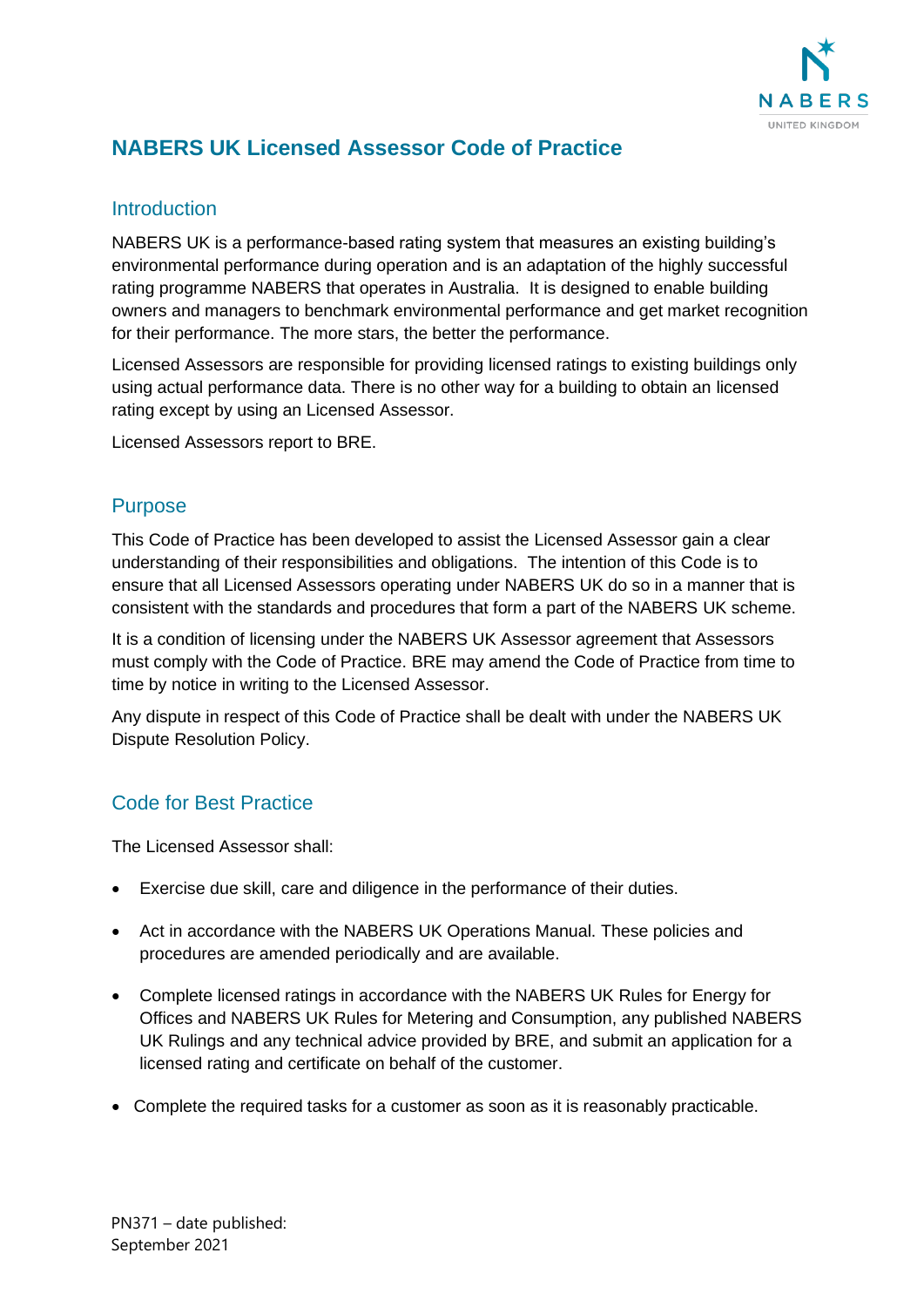- Inform customers or potential customers of their responsibilities and the implications of the scheme by referring them to the NABERS UK website at [www.bregroup.com/nabers-uk](http://www.bregroup.com/nabers-uk).
- Confirm the customer and the assessor agree with the terms and conditions to complete the application process. Once approved by both parties the assessor lodges the application with BRE for processing.
- Provide their own time to assist in the conduct of any audits and immediately act to remedy any issues raised during an audit, this includes audits of ratings performed under previous agreements. It is not the discovery of an error, but the failure to remedy that error that is to be considered grounds for the license being revoked.
- Not make disparaging remarks, whether in commentary at public events or in materials intended for publication, about the NABERS UK program or BRE's administration of the NABERS UK Program that could reasonably be expected to damage the reputation of or goodwill toward the NABERS UK program, negatively reflect on the NABERS program or adversely affect the viability of the NABERS UK program.
- Provide BRE with seven (7) days' notice of any public events at which they will be providing commentary on the NABERS UK program and provide any such papers for BRE's review and approval.
- Not speculate on future policies related to the NABERS UK program unless using wording directly from NABERS UK publications or otherwise approved by BRE.
- Promote the use of the NABERS Trademark to all commercial customers, and provide or arrange to provide those commercial customers that are eligible to use the NABERS Trademark, with the Brand Guidelines describing the use of the NABERS Trademark by commercial customers.
- Act on their own behalf and not represent themselves as acting on behalf of another individual or organisation without authority.
- Have a working knowledge of all relevant regulations in place such as trade practices legislation.
- Act promptly, fairly, and honestly with all available information and work to the standard reasonably expected by a practitioner in the industry.
- Not mislead or deceive any parties in negotiations or transactions.
- At all times be aware of the confidentiality of information and not use or disclose this information for any purpose other than that required under the terms of the NABERS UK scheme.
- Not accept a fee or commission from any person other than the customer or the customer's agent in relation to services provided under the NABERS UK scheme.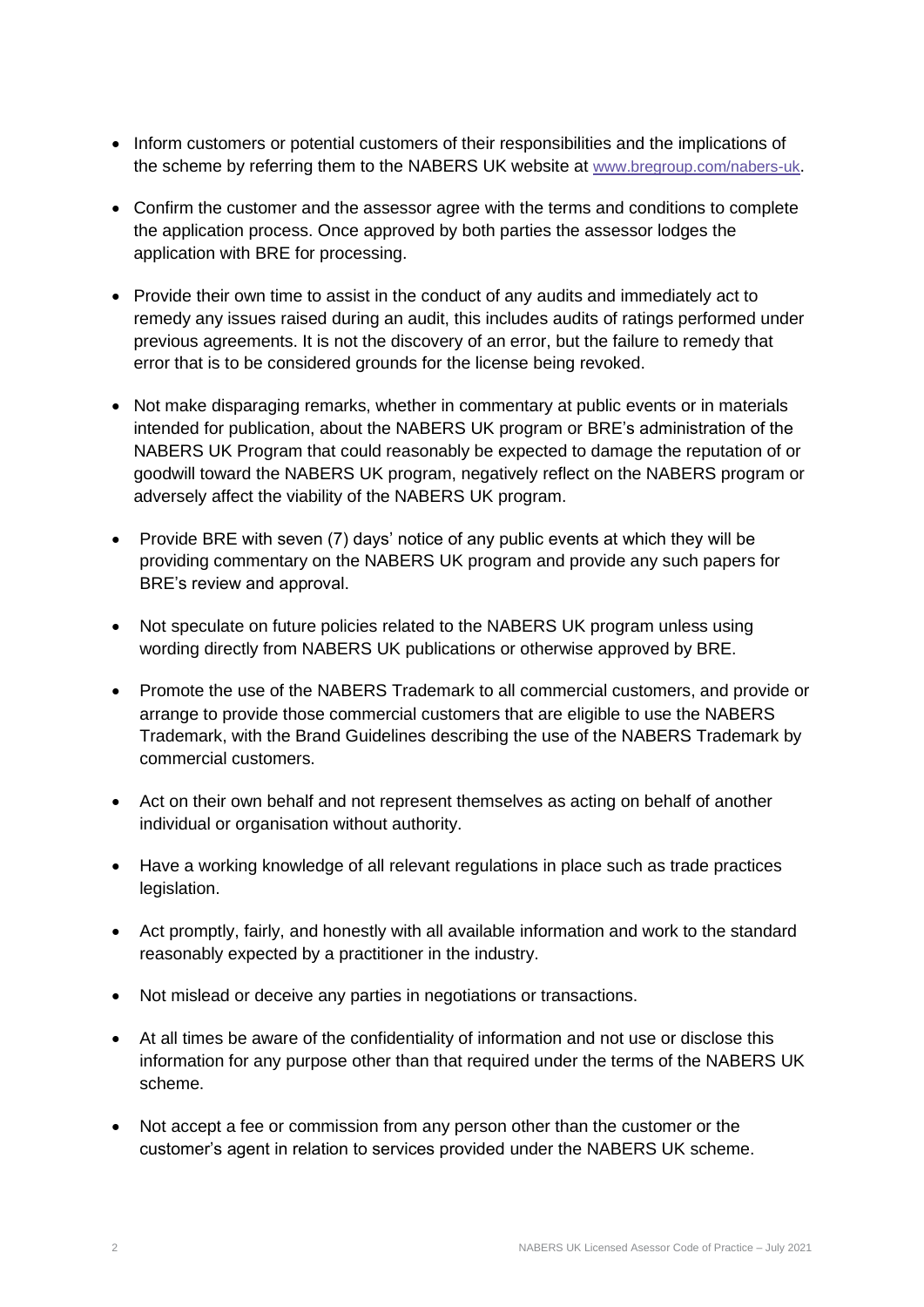- Only receive a fee for providing a rating certificate regardless of the final rating. A bonus of any kind, or commission based on the number of stars achieved is strictly prohibited.
- Disclose to BRE any potential conflict of interest when making an application for an Licensed Rating and Certificate. Failure to notify a potential conflict of interest, whether real or perceived, will lead to the license being revoked.

### Conflict of interest

A conflict of interest can be broadly defined as a situation where your actions as an Licensed Assessor may be at odds with another role where there are circumstances which mean that:

- The NABERS UK Assessor is not capable of exercising objective and impartial judgement when conducting the NABERS rating; or
- A reasonable person, with full knowledge of all relevant facts and circumstances, would conclude that there is a real risk that the NABERS UK Assessor would not be capable of exercising objective and impartial judgment when conducting the NABERS rating.

This conflict may be seen to encourage a rating that is either higher or lower than a true rating. This can include but is not limited to the following situations:

- The Licensed Assessor is employed by the building owner,
- The Licensed Assessor is employed by the building manager,
- The Licensed Assessor is employed by the building energy consultant, or
- The Licensed Assessor is employed by a competitor of the above.

It is acknowledged that a conflict of interest may occur in a large number of cases. The purpose of this Code is to encourage full disclosure rather than to prohibit work in these areas or prevent Licensed Assessors from seeking work in any area they may choose. The Code is intended to ensure that all potential conflicts of interest are known and openly understood by all parties and that Licensed Assessors act in the best interest of NABERS UK, rather than any other interests.

Failure of the Licensed Assessor to declare a conflict of interest may result in BRE withdrawing the license.

#### **Retraining**

The Licensed Assessor may need to undergo retraining or re-examination at their own cost in accordance with the requirements of the Operations Manual (as amended from time to time).